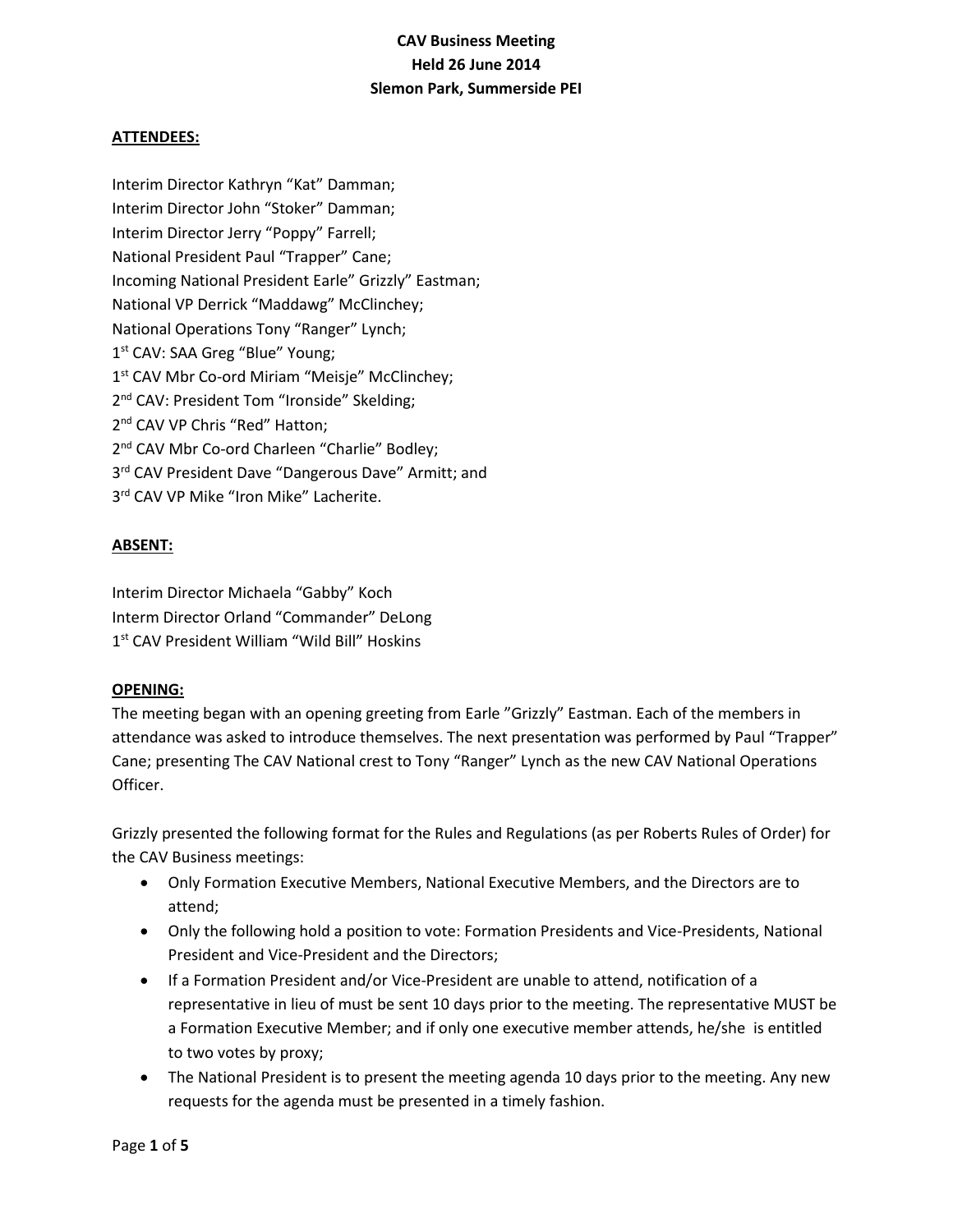It was moved by John Damman and seconded by Jerry Farrell that the rules format as presented be accepted and implemented. All were in favour. Approved.

# **DISCUSSION AND PRESENTATION**:

1. Trapper gave a brief synopsis of his vision of The CAV from its beginning in a small parking lot, to its transition to a veteran riding energy whose motto "Ride, Have Fun , While Helping Others" through "Strength and Honour" has developed into an ongoing Legal Service Organization. "CAV is a family on its own and family comes first".

2. Kat Damman, representing the Business side of the CAV, presented a power point demonstration of "CAV for the Future, Becoming a Charity 101".The CAV has applied to the federal government for charity status. The CAV has demonstrated to Canadians that it is not a group of "outlaw bikers' but rather a dedicated riding group of veterans and supporters who were instrumental in achieving the Highway of Heroes designation with the hope of it going nationwide. The CAV supports various causes across Canada in support of veterans and their families.

Why become a charity? It allows corporations and individuals the ability to claim their donations through tax receipts.

# THE FUTURE OF CAV DOES NOT CHANGE!

Becoming a charity not only allows for tax receipts; it means that there is COMPLETE TRANSPARENCY in everything that we do. We are responsible to the Canada Revenue Agency and everything is LEGAL and ABOVE BOARD. Unlike other charitable organizations, NO ONE within the CAV organization is on salary!

Charity status means that the CAV will have a Board of Directors to oversee the Business side of the CAV and advance the causes of charity. The Board will consist of a Chair, Vice-Chair, Secretary, Treasurer and the Veteran Riding Member/CAV Ambassador (the link to the riding organization). The Board will have the following committees:

- Finance= Treasurer + 2 members from each Formation;
- Nominating= oversees the board member elections;
- Membership= National VP + 1 member from each Formation (Membership Coordinator); and
- National Executive= riding side.

3. Grizzly then presented the Operations and Progression of the CAV. He likened The CAV to a Canadian hockey team and with this analogy, NOTHING in The CAV Operations changes! The CAV Constitution will become known as the Operations Manual. Within the Operations Manual are calendar deadlines that must be adhered to ensure that ALL Operations run smoothly. In order for The CAV to operate efficiently and effectively, **COMMUNICATION** is the key. Face to face is the best. The CAV is a 12 month organization. Just because people can't ride in the winter doesn't mean that the work and planning stops.

There will be only one Annual General Meeting held per year. There will also be only one Business Meeting held per year, before the Annual General Meeting. Each Formation may hold individual Gatherings/Business Meetings as required.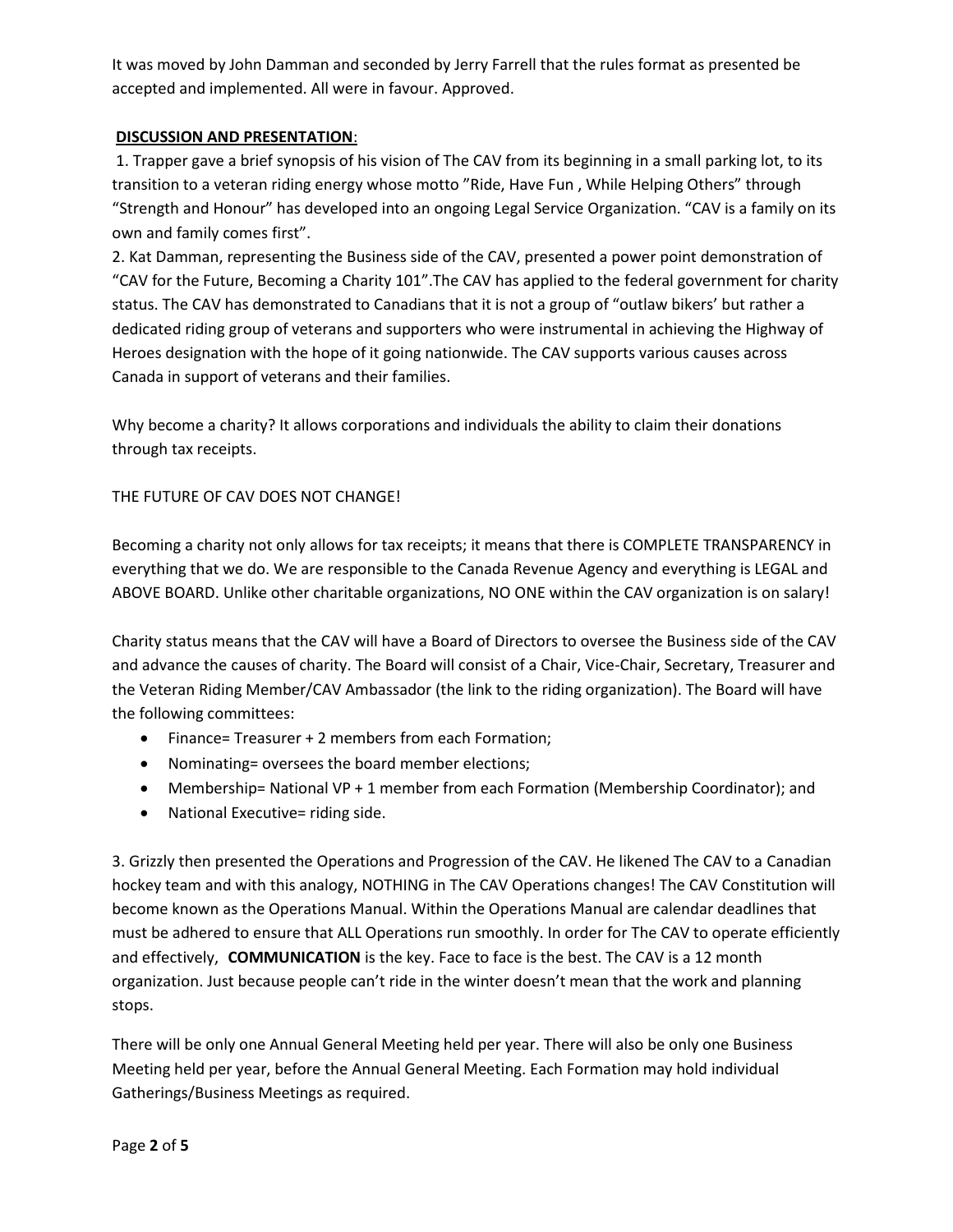#### **Staying in touch throughout the year builds a stronger team.**

4. Maddawg, the National VP, discussed both Membership and the Financial Status.

- Units need to do their due diligence when recruiting new members. Incomplete applications will not be processed until all aspects are completed.
- A reminder that The CAV fiscal year is 1 Nov -31 Oct. Use the new applications that are on the website....NO OTHERS!
- The Operations Manual states all other information with regards to Retraction, Voluntary Departures etc.
- The bank balance as of 5 Nov 2013 is \$34,351.59. Once charity status has been approved, it will be easier to understand exactly where 100% of the funds from members is distributed to the various CAV entities.
- HUB Insurance currently provides a \$2 million liability policy for CAV units to host events and a copy is downloadable from the website. It may be beneficial to raise the liability to \$5 million in the future.

# **FORMATION REPORTS:**

1 CAV: They continue to support various rides and charities throughout the calendar year and have donated \$78,000 to charities of their choice.

2 CAV: They continue to develop and promote various rides and support charities. Some of the units are very small and they may look at amalgamation if geographically possible. One unit, Cariquet, will be suspended due to having only one member who is currently administered by Passchendaele Unit. 3 CAV: They currently have 21 active units and 3 inactive units (in name only). They are looking to stand up a new unit, Kandahar, shortly. They are having their Rally from 23-25 Aug 2014 and anyone wishing to attend is to let their committee know as soon as possible in advance.

# **NEW BUSINESS**:

# 1 CAV: nil report

2 CAV: President Tom "Ironside" Skelding shared videos of NFLD to promote hosting the next CAV AGM in 2016. The dates will be either the week of 23-31 July or 5-7 Aug. He's also recruiting people for Rolling Thunder 2015 (24May) because so many Canadians gave their lives in battle along with the American soldiers. It would be nice to have a contingent from CAV to ride alongside the Americans to show our support.

3 CAV: President Dave Armitt presented the following points:

- There is no mention within the CAV Constitution/Operations Manual with regards to bursaries/scholarships for mature student applications. Most mature students do not necessarily have access to transcripts from their high school education. Suggestions will be taken under advisement.
- With regards to constitutional changes, it was felt that there was a lack of consultation with members on the changes made this year and that perhaps all of the changes should have been done at one time rather than over many weeks. Trapper stated that the constitution required updating and had directed Grizzly, due to his experience, to facilitate those changes. Trapper also stated that when he initiated a CAV National referendum with regards to changes within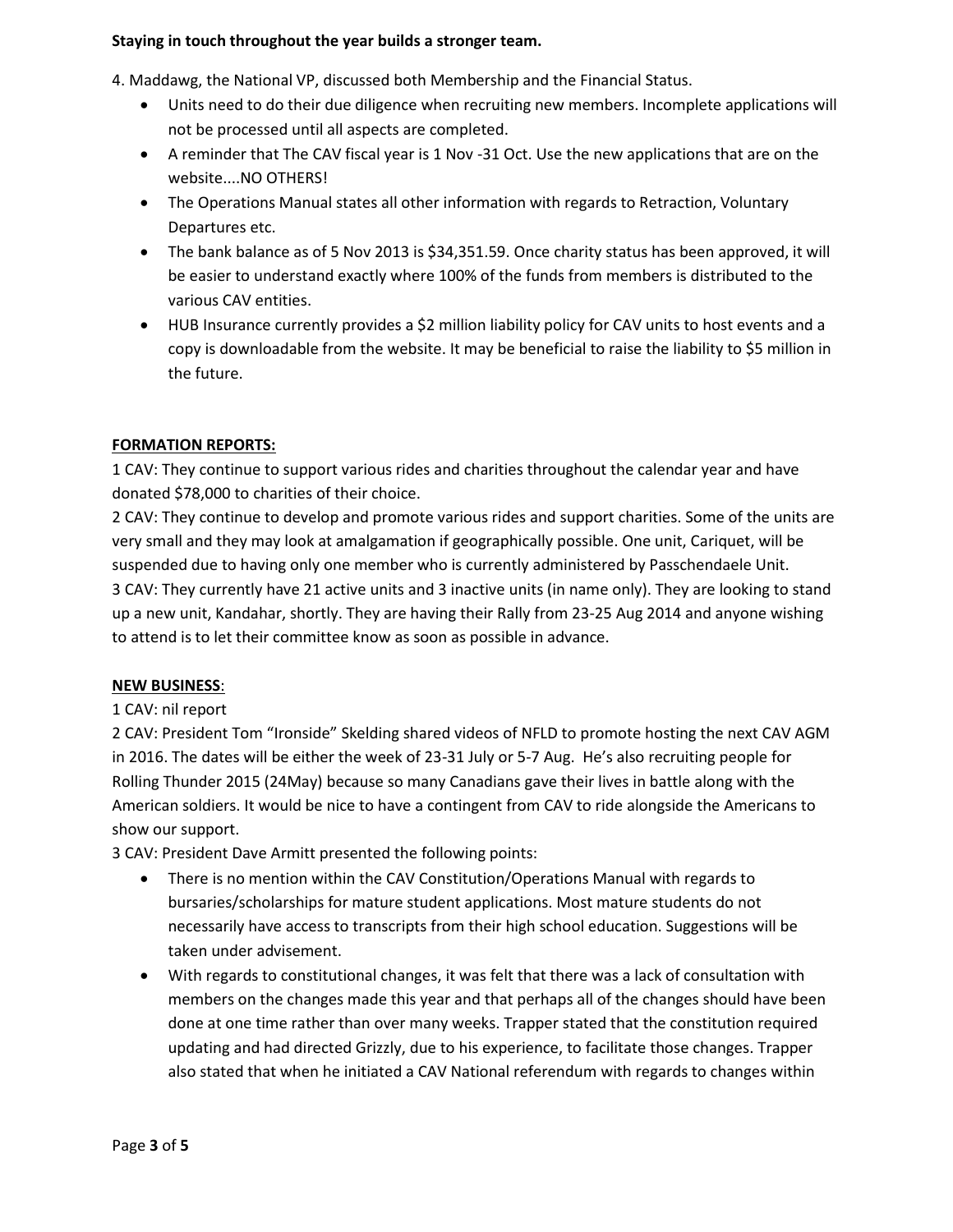the CAV, that the membership's failure to reach a quorum justified him in his actions to update the constitution on behalf of the members.

- The email addresses for Formations on the website need to be updated to reflect the leadership changes as well as being able to pass on the archived information. It was agreed that the email addresses should be hereditary with password changes.
- Dave also asked why there were no members from 3 Formation on the National Executive and why were they not consulted when a former member was recently chosen to join the National executive was at the time not a CAV member. The answers that followed were:
	- National can choose the right member for the job based upon their knowledge and/or Formation recommendation of the member;
	- **The member had renewed their membership prior to selection; and**
	- When National positions come open, all recommendations will be thoroughly screened and if possible a balance across formations achieved.

Iron Mike presented points about the National Riding Guide:

- Some riders have Spyders and trikes. There needs to be some direction for riders when riding en masse with these vehicles. Any changes suggested by 3CAV to the National Riding Guide will be implemented.
- Winged wheels: clarify the entitlement. It is up to the units to decide when they feel a member has earned the right to have the winged wheel presented based upon their riding skill. It was agreed that the automatic presentation of the winged wheel with The CAV crest should be rethought and perhaps two presentations should be done at separate times.

Dave asked about new members who have military service- should they supply a copy of their MPRR? Both the 1 CAV and 2 CAV Membership Coordinators stated that the new membership form not only has a box to check if the member is a veteran but it also states that a copy of their proof of their military service is required. Unit presidents MUST be pro active in vetting new members to ensure compliance with The CAV Constitution.

Dave also brought forth the point as to whether criminal checks should be done on new members. Kat Damman said that with a charity, it is possible that only those who are in finance may need them done. It opens a big can of worms with regards to personal information for others.

- Riders at Large- who decides? This starts at the unit level with a recommendation by the Unit president, then the Formation president and they process it to National with their recommendations. This is not for everyone.
- Supporters as Executives- latitude must be given to Unit and Formation presidents. Although CAV is veteran based, without the supporters it would have been more difficult to accomplish the business it has done in the past. Veterans need to understand that The CAV believes in its supporters whether they are young or old and that the veterans need to as well.
- Conflicts- use the Conflict Resolution procedures set out in the Constitution/Operation Manual. Communication and safety are paramount.

National: With regards to AGMs, National will provide funding for 1 person from Formation (either the President or VP) to attend based upon the cost of a flight/bike rental versus the cost of riding. 1 CAV is hosting the AGM 2015 in London, Ontario. MTF.